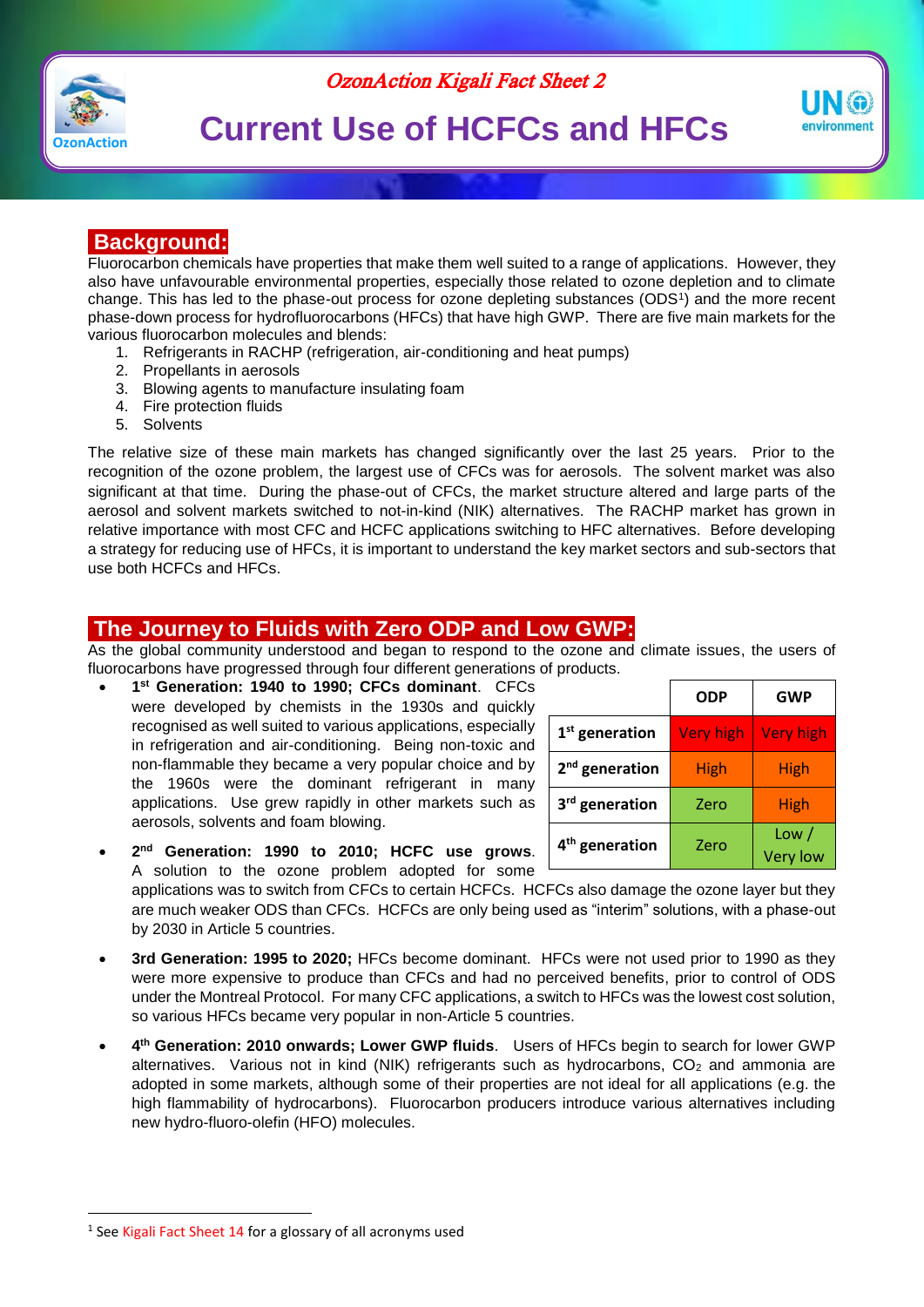# **Split of Use in Main Markets:** Figure 1 provides an approximate split of the global HCFCs

and HFCs sold in 2012, split by main market. Data for 2012 has been used as it represents a year in which there was little influence from the use of 4<sup>th</sup> Generation fluids.

The dominance of the RACHP market is clear. The left-hand chart is the split of consumption of HCFCs plus HFCs expressed in metric tonnes. The right-hand chart is "GWP-weighted", with the consumption expressed in tonnes  $CO<sub>2</sub>$  equivalent<sup>2</sup>. The RACHP market is even more dominant in the right-hand chart because it uses particularly high GWP HFCs such as R-404A and R-410A, whilst the aerosol and foam markets use lower GWP HFCs.



#### **Figure 1: Markets using HCFCs and HFCs, 2012**

# **The Importance of Market Sub-Sectors:** To understand how particular fluorocarbon

molecules or blends are selected for specific applications it is important to recognise that the main markets illustrated in Figure 1 include a wide variety of different market sub-sectors that influence the choice of fluids used. For example, in the RACHP market, the type of equipment used is mainly based on a very similar technical process – the vapour compression cycle. However, the temperature of operation can vary considerably in different subsectors of this market. The refrigerant evaporating temperature might vary as follows:

- $-40^{\circ}$ C for freezing ice cream
- 0°C for storing chilled foods
- $+10^{\circ}$ C for air-conditioning
- $+30^{\circ}$ C for a heat pump

 $\overline{a}$ 

The optimum thermodynamic properties for each of these applications are quite different, resulting in different refrigerants being selected at these different temperature levels. The size and location of equipment can have an impact on fluid selection. A large industrial refrigeration system can use a refrigerant such as ammonia (which is toxic and slightly flammable) whereas as small air-conditioning unit in a residential location ideally requires a fluid that is non-toxic and non-flammable.

The figures overleaf provide a breakdown of the combined use of HCFCs and HFCs in different sub-sectors of the largest main markets. These are global average figures – the actual split can vary from country to country. For example, the size of the air-conditioning market will be much larger than shown in Figure 2 in very hot countries. Understanding the split of usage in a specific country is a very important step in the development of an HFC phase-down strategy (see Kigali Fact Sheet 6 for more details).

<sup>&</sup>lt;sup>2</sup> See Kigali Fact Sheet 3 for an explanation of CO<sub>2</sub> equivalent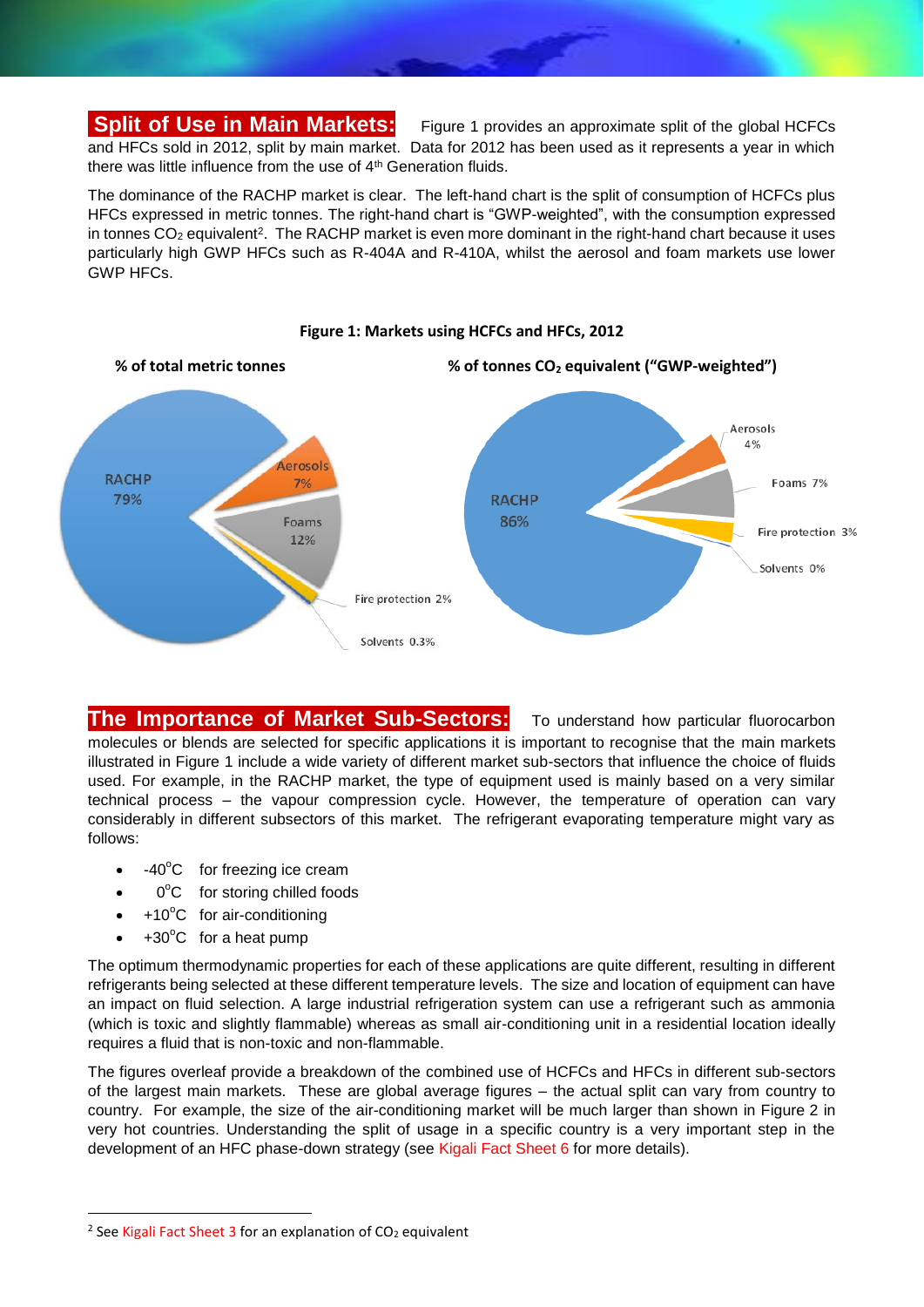

Figure 2 shows how the RACHP market can be split between air-conditioning and refrigeration and further split into sub-sectors (such as commercial refrigeration). To understand the factors that influence the choice of a specific refrigerant it is often necessary to further sub-divide RACHP markets, considering the type and size of equipment. This is illustrated in Figures 3 and 4 and illustrated for the commercial refrigeration sub-sector in Box 1 and for building air-conditioning in Box 2.



Commercial refrigeration is mainly used for food retail and catering activities. As shown in Figure 3, this sector can be split into 3 sub-sectors, based on size and design. The amount of refrigerant required is illustrated in the table below. Stand-alone systems are factory sealed, have virtually no leakage and a very small refrigerant charge. This allows a wide range of refrigerant choice, including flammable options. Central systems can be the most energy efficient option, but the large refrigerant charge and a high level of leakage, restricts the choice of refrigerant to non-flammable options.

| <b>Sub-sector</b>      | <b>Typical refrigerant</b><br>charge, kg |  |
|------------------------|------------------------------------------|--|
| Stand-alone            | $0.1 \text{ to } 0.5$                    |  |
| Condensing unit        | 5 to 10                                  |  |
| <b>Central systems</b> | 50 to 200                                |  |
|                        |                                          |  |